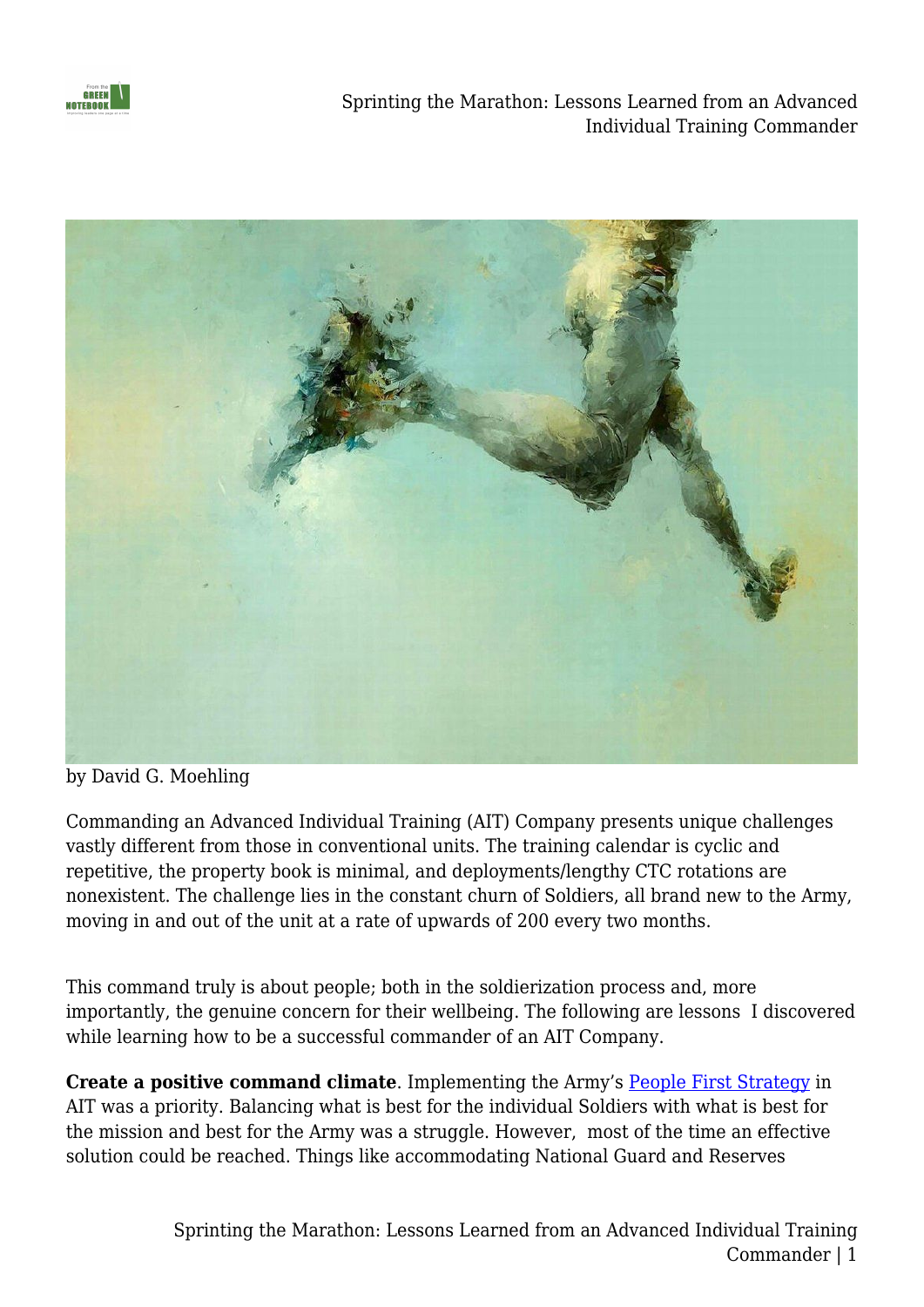

Soldiers with finding follow on employment, supporting challenging administrative requests (OCONUS leave packets, religious accommodations, etc.), being open and honest with Soldiers who want to voluntarily transfer to a new MOS or separate from the Army, and fighting to keep Soldiers from being recycled/dismissed from the course whenever possible are examples of, in my opinion, meeting its intent.

It's easy to just say "no" and not support those choices, but fighting for what's best for your Soldiers and putting effort into solving their problems is visible to the entire formation and establishes a very positive climate. To leverage data in support of tracking that climate, I kept tabs on the number of open-door engagements, suicidal ideation trends, and EO/SHARP situation.

 I tracked open-door engagement because it was important to me that Soldiers felt comfortable bringing issues to 1SG and I. The late [Colin Powell](https://www.amazon.com/Worked-Me-Life-Leadership/dp/0062135120/ref=tmm_hrd_swatch_0?_encoding=UTF8&qid=1645049430&sr=8-1) perfectly captured this sentiment, stating "the day the Soldiers stop bringing you their problems is the day you stopped leading them. They have either lost confidence that you can help them or concluded that you do not care. Either case is a failure of leadership."

Next, I tracked suicidal ideation trends to compare the frequent emphasis on suicide prevention with the climate and overall morale in the unit. We regularly held candid and open conversations about suicide prevention, often relying on Soldiers' and cadre members' personal experiences. We supplemented this with weekly Military Resiliency Training (MRT) sessions and implementation of a grassroots bystander intervention program titled RAPID (Resiliency, Awareness, Prevention, Inclusion, and Diversity), to address mental health.

*Bottom Line: from a command perspective, consistency, fairness, and transparency go a long way to building a positive climate.*

**Prioritize character development**. In every situation, promote and reinforce character development. Soldiers must learn to become accountable for every action they take. Consistently messaging the fact that ACFT scores, marksmanship scores, and technical analytical competency only matter if leaders first know that they can trust you. Period. Do the right thing and demand those around you do the same.

*Bottom Line: character always comes first.*

**Promote fitness**. The physical demands of daily military service does not disappear because we do not currently have an approved fitness test of record. Unloading a CONEX, moving ammo cans on the range, or sitting in a parachute harness for eight hours are all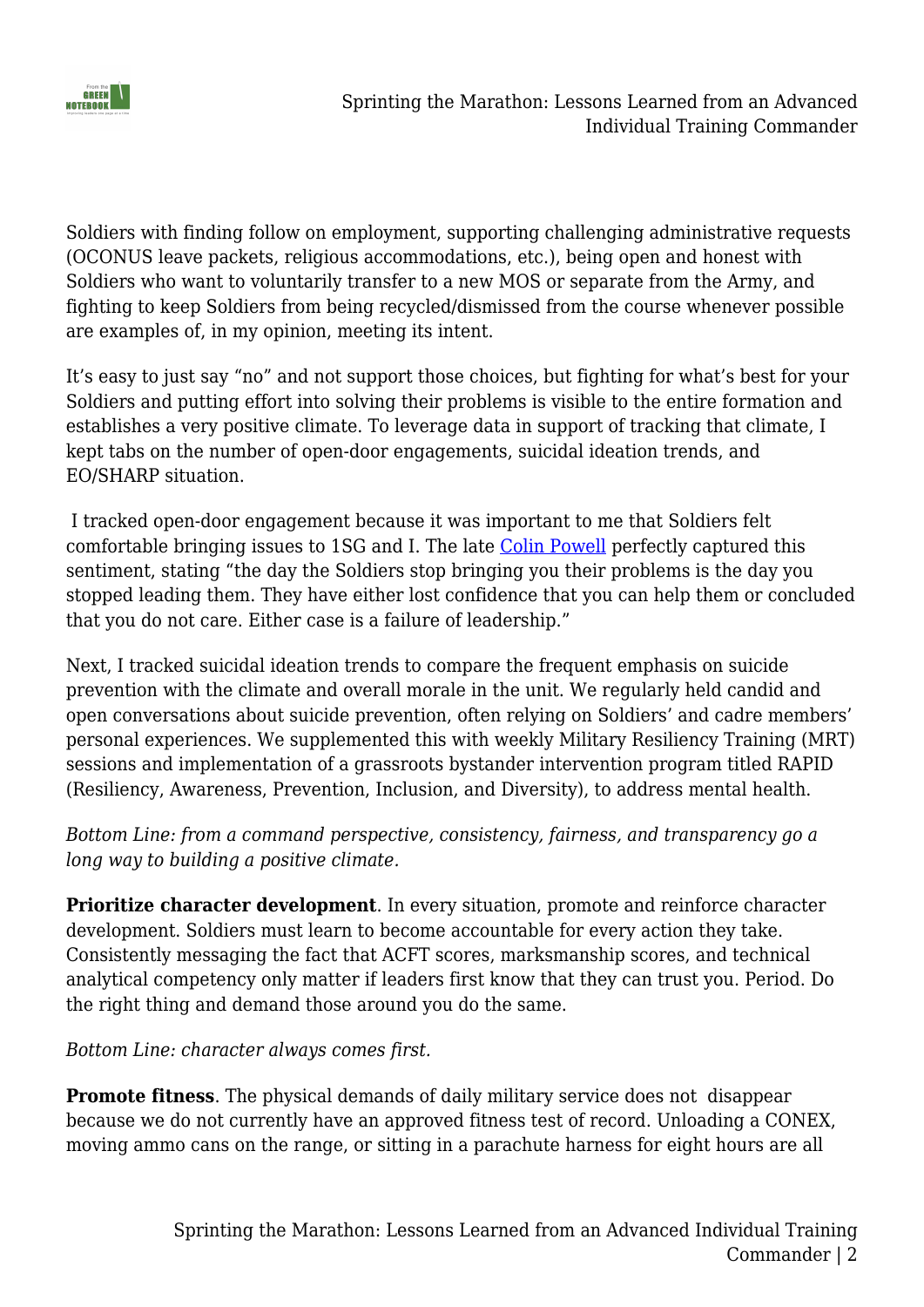

tasks which require physical stamina and strength. As a command, we consistently reinforced the mentality of "training for the job, not for the test" to produce physically fit and resilient trainees.

It was evident early on in command that implementing positive incentives for positive performance proved incredibly useful. We implemented a PT incentive program focused on encouraging Soldiers to perform well during PT and on their diagnostic ACFT. Any Soldier who achieved a 420 or above (70% average per event) received an exemption from organized unit PT on Fridays. Over the ensuing several months, the unit's ACFT pass rate increased by 10% and the average overall score improved 6%.

## *Bottom line: Soldiers value sleep, and giving them back 90 extra minutes of it on Fridays is an effective motivator.*

Additionally, our height/weight improvement program provided education for Soldiers trending towards enrollment in ABCP upon hitting their 180-days time-in-service, the point at which they begin to fall under [AR 600-9](https://armypubs.army.mil/epubs/dr_pubs/dr_a/pdf/web/arn7779_ar600-9_final.pdf). Every cycle we tested the Soldiers about four weeks into the course. If they failed height/weight we scheduled them for a 90-minute block of instruction with our Brigade [Holistic Health and Fitness](https://usacimt.tradoc.army.mil/assets/H2F%20101%20(Approved%20for%20Public%20Release).pdf) (H2F) team where they completed a body composition analysis test (using an InBody system) and learned nutrition and training methods specific to their body type. At each iteration, roughly 7-10% of Soldiers failed this initial test. However, over 13 months in command we did not have a single Soldier fail their final test, resulting in zero Soldiers enrolled in ABCP at their 180 day mark.

## *Bottom Line: get creative and employ all available resources to identify trends, intervene early, and help your Soldiers succeed.*

**Treat everything as a training event**. For an AIT Soldier at Fort Huachuca, developing necessary analytical skills is just one part of their training. During my time in command, I had a mindset to approach everything as a training event. These Soldiers have less than three months in the Army when they arrive at AIT. Learning to professionally interact with other Soldiers, handle stressful situations, and respect their leadership are all skills which require training. Living with other Soldiers who they just met requires training. Speaking respectfully to their peers and superiors requires training. Learning to advocate for their own medical care requires treatment. The list goes on.

*Bottom line: training doesn't only exist in the classroom and field, it extends to every aspect of the soldierization process.*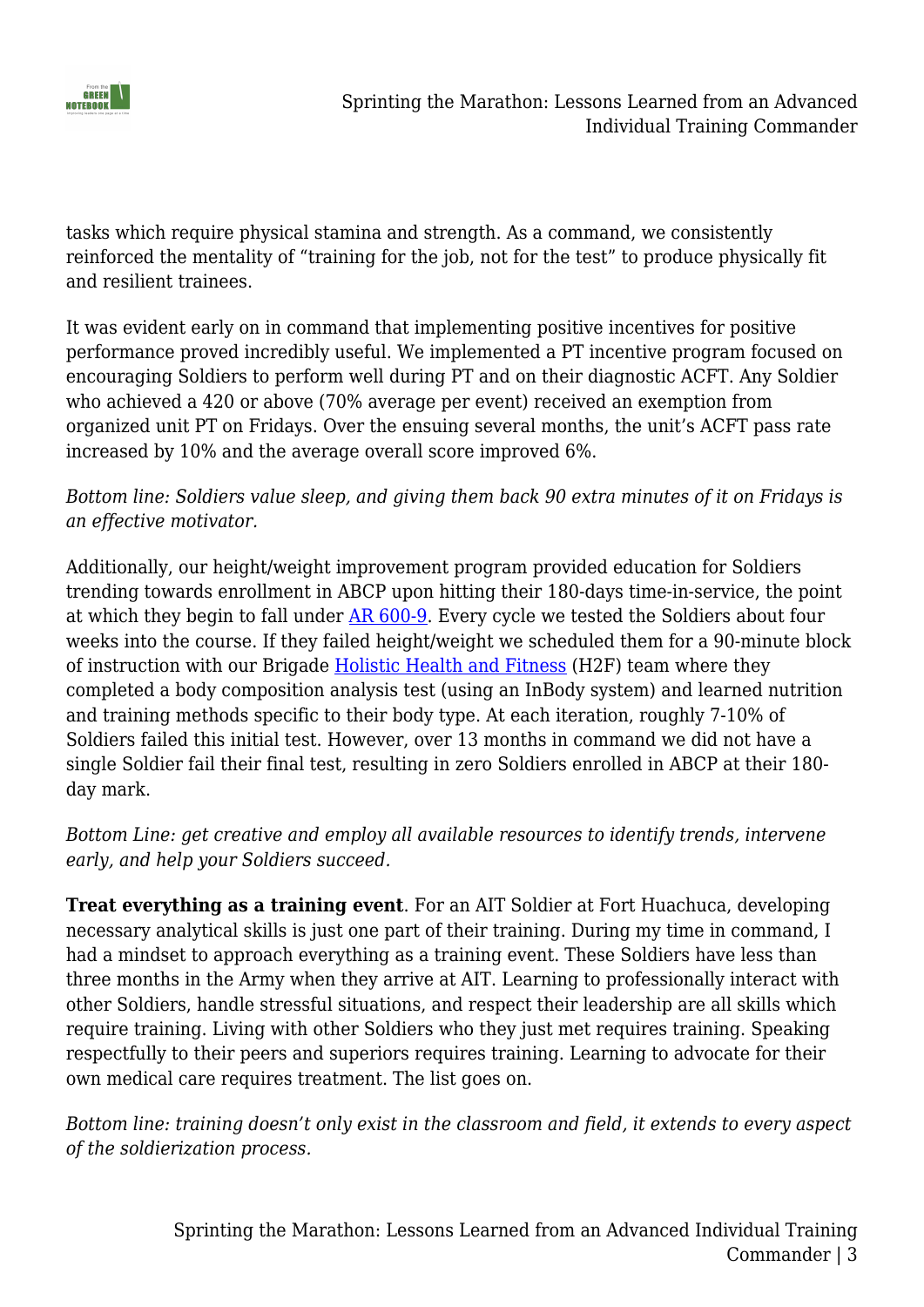

**Quickly identify and correct misconduct**. Prior to taking command of an AIT Company, I had only observed one Article 15 action. By the time I left command, I had conducted over 45 Article 15's. I take zero pride in that number nor in the punishment administered to these Soldiers. However, I do fully understand my UCMJ authority was absolutely a tool used to steer Soldiers back onto the right path. No Soldier genuinely learns a lesson from a punishment administered to them; instead, they learn the lesson from the verbal reprimand and the words a Commander uses during an Article 15 hearing. I never lost sight of the incredible responsibility of having a young Private standing in front me of being reprimanded for their misconduct. In almost every case, my words and approach worked. I seldom had repeat offenders and I am beyond proud of every Soldier who received UCMJ action, corrected their behavior, and went on to serve honorably.

*Bottom line: to correct behavior, it is essential to intervene early and get Soldiers back on the right path.*

**Separate Soldiers not suited for the Army**. Own the decision to separate Soldiers from the Army. In AIT, the Drill Sergeants and the First Sergeant make their recommendations about which Soldiers are not performing to the standard despite efforts to rehabilitate. However, the final decision lies solely with the Commander.

I had many restless nights in command wrestling with the decision to separate certain Soldiers. At the end of the day, I viewed my role as a gatekeeper for every subsequent unit they would be assigned to. If I was a Battalion S2 out in the force receiving this Soldier to my section, would they be an asset or a liability. Are they trainable? Have we as their cadre tried everything we possibly can to rehabilitate them?

If I made the decision to separate, I would discuss my decision with the Soldier and help them understand the separation process, always treating them with dignity and respect, no matter their circumstance.

*Bottom line: it is a hard truth that not every Soldier is suited for service, but that's okay. As the Commander, own that decision and don't take it lightly.*

Prior to assuming command, my predecessor gave me the advice that command is a marathon, not a sprint. However, looking back I realize that there is a tremendous amount of work to be done and only a finite amount of time to do it.